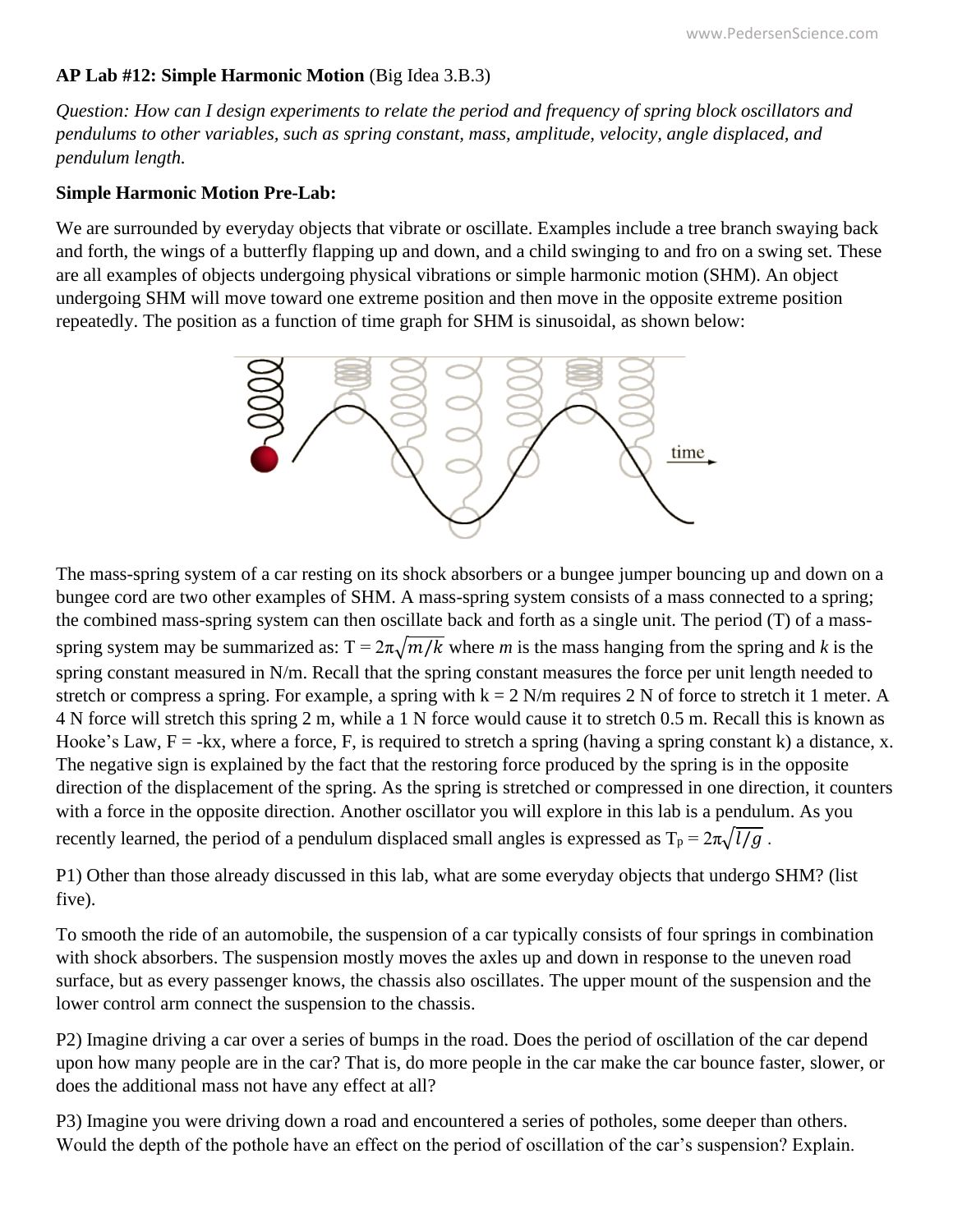P4) A car with four springs and passengers with a combined mass of 1450 kg hits a pothole. The spring constant for each individual spring is 56,000 N/m. Determine the period of oscillation of the car. Show your calculations.

P5) The spring described in question #4 is 75 cm in its relaxed state. When installed in a car, the spring must be compressed to a length of 45 cm. How much force must a mechanic apply to the spring in order to install it into the car? Show your calculations.

P6) Describe how you can measure the spring constant of the car spring described in the last two questions.

P7) A pendulum of length 20 cm and mass 1 kg is displaced an angle of 10° from the vertical. What is the maximum speed pendulum? (0.25 m/s)

P8) A pendulum of length 0.5 m and mass 5 kg is displaced an angle of 14° from the vertical. What is the speed of the pendulum when its angle from the vertical is 7°?

## **Simple Harmonic Motion Exploration:**

**Suggested Materials**: motion sensor, LabQuest 2, computer with Logger Pro (optional), mass set, large spring, tall ring stand, large ring clamp (used to suspend the spring), meter stick, video physics analysis app, timer, string, photogates, etc.

## **Part 1: Determining the effects of spring constant, amplitude, velocity, and mass for a spring-mass oscillator.**

*In this activity you will design an experiment to measure the spring constant (k) for a spring-block oscillator and the effects of amplitude and mass on the period. Feel free to modify the apparatus to the right, as this is only one suggested way to explore the question.*

**CAUTION**: Do not overstretch the spring. Do not have excessive masses on the spring. Do not allow the spring to oscillate at a velocity that causes the mass to come off of the spring. Please work gently with the spring-mass system.

As always, sketch free body diagrams of the system and create a data table suitable for your data set. Also, please show all of your calculations and include a labeled sketch of the apparatus.

Before moving on, make sure you have collected replicable data involving all four variables (e.g., spring constant, velocity, amplitude, mass)

Make your claim to address the question based on your evidence.

# **Part 2: Determining the effects of mass, angle displacement, and length on the period and frequency of a pendulum.**

*In this activity you will design experiments to explore the effects of mass, angle displacement, and length on the period and frequency of a pendulum.*

Before moving on, make sure you have collected replicable data involving all four variables (e.g., mass of bob, angle displaced, velocity, and pendulum length).

Make your claim to address the question based on your evidence.